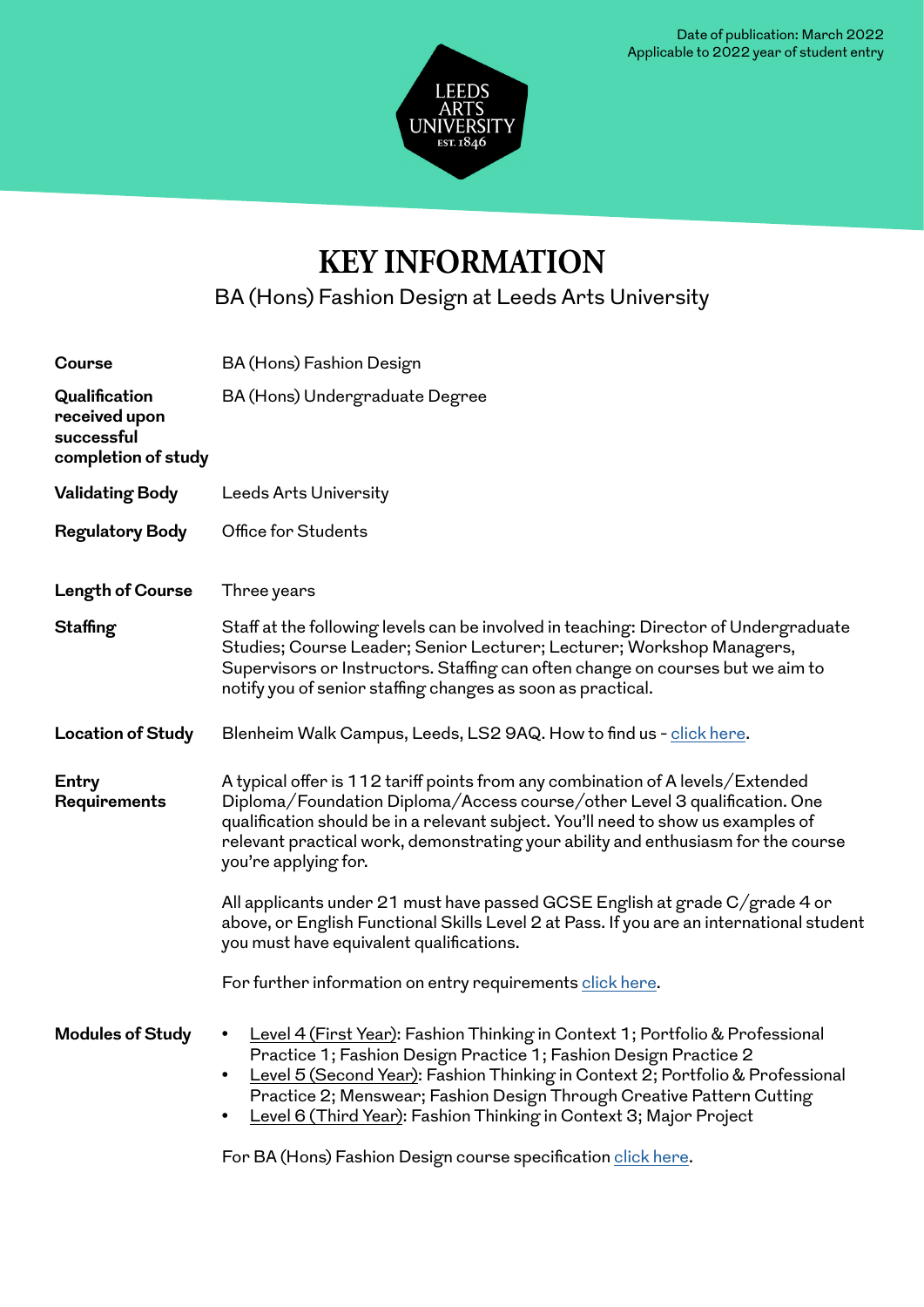#### Date of publication: March 2022 Applicable to 2022 year of student entry

| Composition<br>of Course and<br><b>Delivery Methods</b> | Undergraduate degree courses at Leeds Arts University are delivered and sup-<br>ported through a range of teaching and learning strategies. These are outlined here.<br>Courses are made up of modules, these are elements of study that are taught and as-<br>sessed separately. Each module carries a clearly identified credit value, the accumu-<br>lation of which will allow you to progress to the next level of the course. Around 100<br>hours of learning are expected for every ten credits of the course. Each level (year) of<br>the course is made up of 120 credits and therefore requires 1200 hours of learning.<br>Teaching is split over 2 semesters; each semester has 13 weeks of teaching and 2<br>weeks of assessment.                                                          |
|---------------------------------------------------------|--------------------------------------------------------------------------------------------------------------------------------------------------------------------------------------------------------------------------------------------------------------------------------------------------------------------------------------------------------------------------------------------------------------------------------------------------------------------------------------------------------------------------------------------------------------------------------------------------------------------------------------------------------------------------------------------------------------------------------------------------------------------------------------------------------|
| Methods of<br><b>Assessment</b>                         | 100% coursework                                                                                                                                                                                                                                                                                                                                                                                                                                                                                                                                                                                                                                                                                                                                                                                        |
| Fees & Other<br>Costs                                   | <b>Tuition Fees:</b><br>Full-time Home Student £9,250.<br>Fees for undergraduate home students are regulated by the government and may<br>increase by inflation each year.<br>Full-time International Student £16,000<br>$\bullet$<br>Fees for undergraduate international students will increase by inflation each year.<br>For further information on fees and financial support click here.<br>$\bullet$<br><b>Other Costs:</b><br>Further costs of study are related largely to the costs of materials and depend very<br>much on how individual students choose to respond to University briefs.<br>The costs below are the result of asking our students to state how much they spend<br>during the year and creating an average, as such they are indicative only.<br>- Equipment and Materials |

• Level 6 (Third Year) Module Related Costs - £400 (this is only a guideline, as costs of some level 6 modules are entirely dependent upon individual students' direction).

• Level 4 (First Year)

• Level 5 (Second Year)

Module Related Costs - £100 (approximately)

Module Related Costs - £200 (approximately)

The University pays a contribution to the costs of materials each year of study along with a further payment at Level 6 to help prepare your portfolio and/or promote your work professionally.